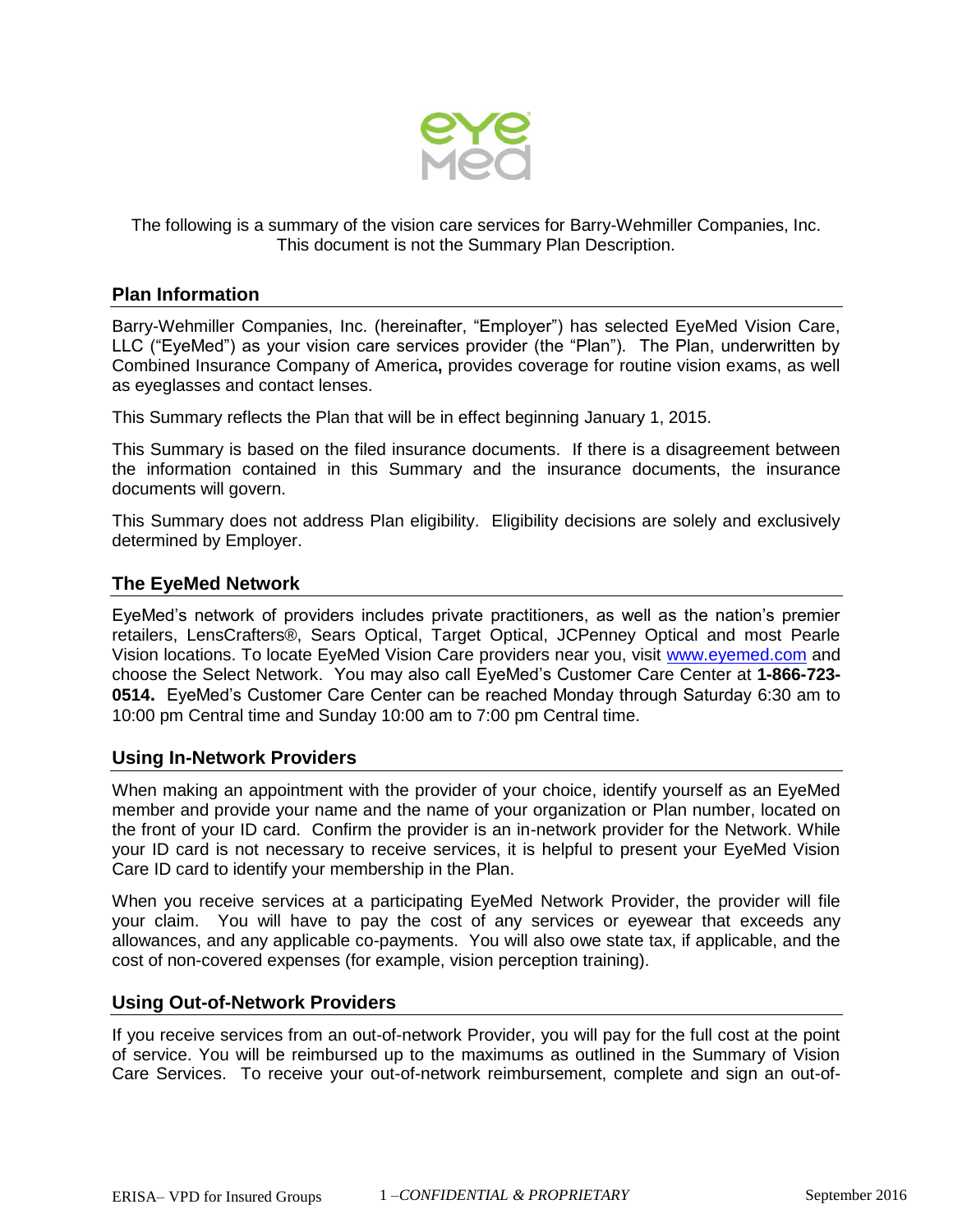network claim form, attach your itemized receipts and send to First American Administrators, Inc., ("FAA"), a wholly-owned subsidiary of EyeMed Vision Care:

FAA/EyeMed Vision Care Attn: OON Claims P.O. Box 8504 Mason, OH 45040-7111

For your convenience, a FAA/EyeMed out-of-network claim form is available at [www.eyemed.com](http://www.eyemed.com/) or by calling EyeMed's Customer Care Center at **1-866-723-0514**

|                                           | <b>Your In-Network Cost</b>                               | <b>Your Out-of-Network</b><br>Reimbursement* |
|-------------------------------------------|-----------------------------------------------------------|----------------------------------------------|
| Exam                                      | \$0 Copay                                                 | Up to \$30                                   |
| Dilation as necessary                     | \$0                                                       |                                              |
| Refraction                                | \$0                                                       |                                              |
| <b>Retinal Imaging</b>                    | Up to \$39                                                | N/A                                          |
| <b>Exam Options - Contact Lenses</b>      |                                                           |                                              |
| Standard Fit and Follow-Up                | Up to \$40                                                | N/A                                          |
| Premium Fit and Follow-Up                 | 90% of retail price                                       | N/A                                          |
| <b>Frames</b>                             | \$0 Copay, plus 80% of<br>balance over \$150              | Up to \$75                                   |
| <b>Standard Plastic Lenses</b>            |                                                           |                                              |
| Single Vision                             | \$10 Copay                                                | Up to \$25                                   |
| <b>Bifocal</b>                            | \$10 Copay                                                | Up to $$40$                                  |
| <b>Trifocal</b>                           | \$10 Copay                                                | Up to \$55                                   |
| Lenticular                                | \$10 Copay                                                | Up to \$55                                   |
| <b>Standard Progressive</b>               | \$10 Copay                                                | Up to \$40                                   |
| Premium Progressive                       | \$10 Copay plus(80% of<br>charge less \$120<br>allowance) | Up to \$40                                   |
| <b>Standard Lens Options</b>              |                                                           |                                              |
| UV coating                                | \$15                                                      | N/A                                          |
| Tint (solid and gradient)                 | \$15                                                      | N/A                                          |
| Standard scratch resistance               | \$0                                                       | \$5                                          |
| Standard polycarbonate - Adults           | \$40                                                      | N/A                                          |
| Standard polycarbonate - Kids<br>Under 19 | \$0                                                       | \$5                                          |
| Standard anti-reflective coating          | \$45                                                      | N/A                                          |
| Polarized                                 | 80% of retail price                                       | N/A                                          |
| Other add-ons and services                | 80% of retail price                                       | N/A                                          |

# **Summary of Vision Care Services**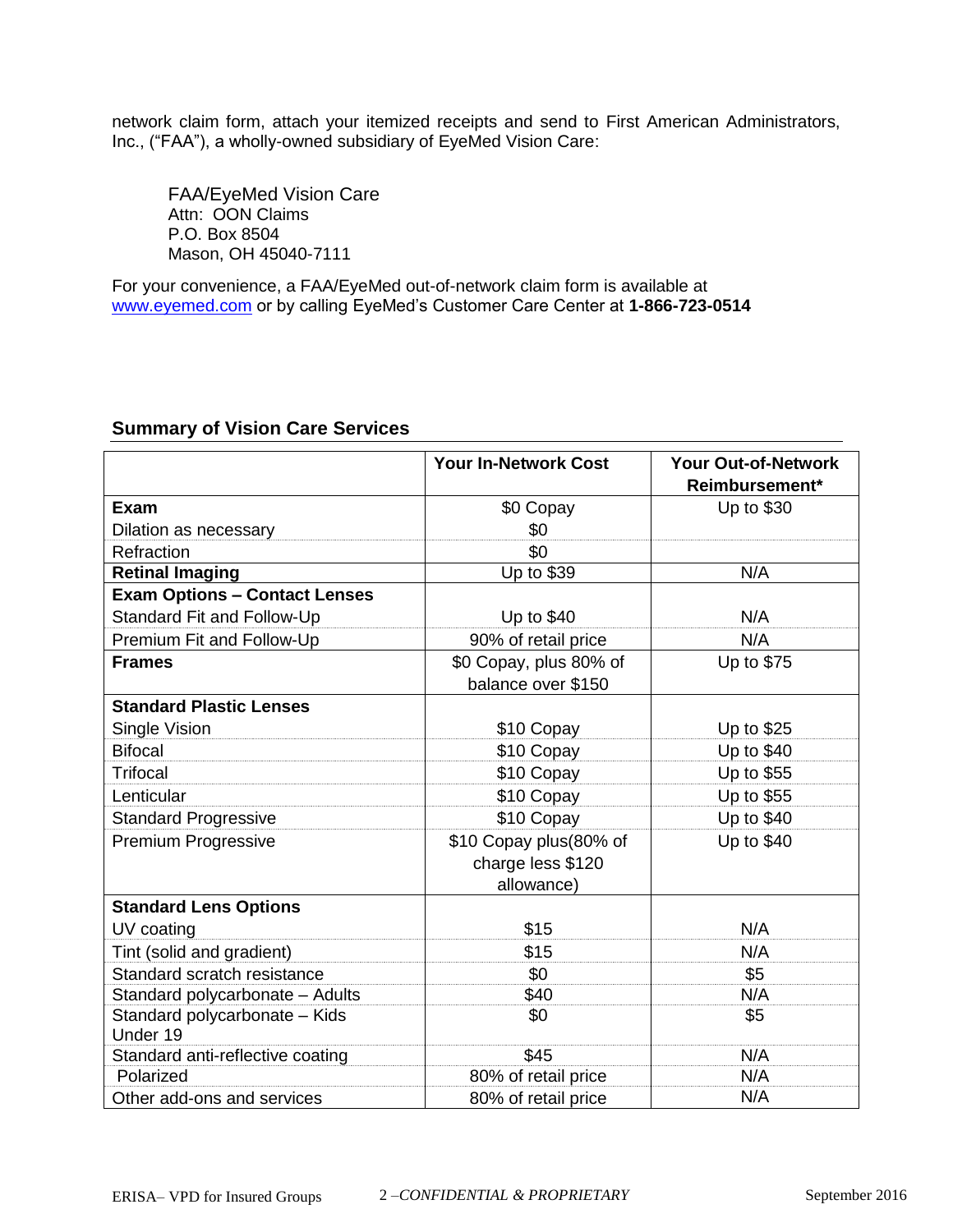| <b>Contact Lenses**</b>                   |                                               |                          |
|-------------------------------------------|-----------------------------------------------|--------------------------|
| Conventional                              | \$0 Copay, plus 85% of<br>balance over \$150  | Up to \$120              |
| <b>Disposable</b>                         | \$0 copay, plus 100% of<br>balance over \$150 | Up to \$120              |
| Medically necessary                       | \$0 (paid in full by Plan)                    | Up to \$200              |
| <b>LASIK or PRK from US Laser</b>         | 85% of retail price                           | N/A                      |
| <b>Network</b>                            | or                                            |                          |
|                                           | 95% of promotional price                      |                          |
|                                           | Whichever is lesser                           |                          |
| <b>Frequency</b> - based on Calendar Year |                                               |                          |
| Exam                                      | Once every 12 months                          | Once every 12 months     |
| <b>Lenses or Contact Lenses</b>           | Once every 12 months                          | Once every 12 months     |
| <b>Frames</b>                             | Once every 24 months                          | Once every 24 months     |
| Lasik                                     | <b>Once Per Lifetime</b>                      | <b>Once Per Lifetime</b> |

\* You are responsible to pay the out-of-network provider in full at time of service and then submit an out-of-network claim for reimbursement. You will be reimbursed up to the amount shown on the chart.

\*\* For prescription contact lenses for only one eye, the Plan will pay one-half of the amount payable for contact lenses for both eyes.

Benefit allowances provide no remaining balance for future use within the same Benefit Frequency.

## **Additional Discounts**

Under the Plan, you may receive benefits for eyeglasses (frame and lenses) or contact lenses as outlined on the Summary of Vision Care Services. In addition, EyeMed provides an innetwork discount on products and services once your in-network benefits for the applicable benefit period have been used. The in-network discounts are as follows:

- 40% off a complete pair of eyeglasses (including prescription sunglasses)
- 15% off conventional contact lenses
- 20% off items not covered by the Plan at network providers

These in-network discounts may not be combined with any other discounts or promotional offers. Discounts do not apply to EyeMed Provider's professional services, disposable contact lenses or certain brand name vision materials in which the manufacturer imposes a no-discount practice or policy.

Discounts on services may not be available at all participating providers. Prior to your appointment, please confirm with your provider whether discounts are offered.

## **Medically Necessary Contact Lenses**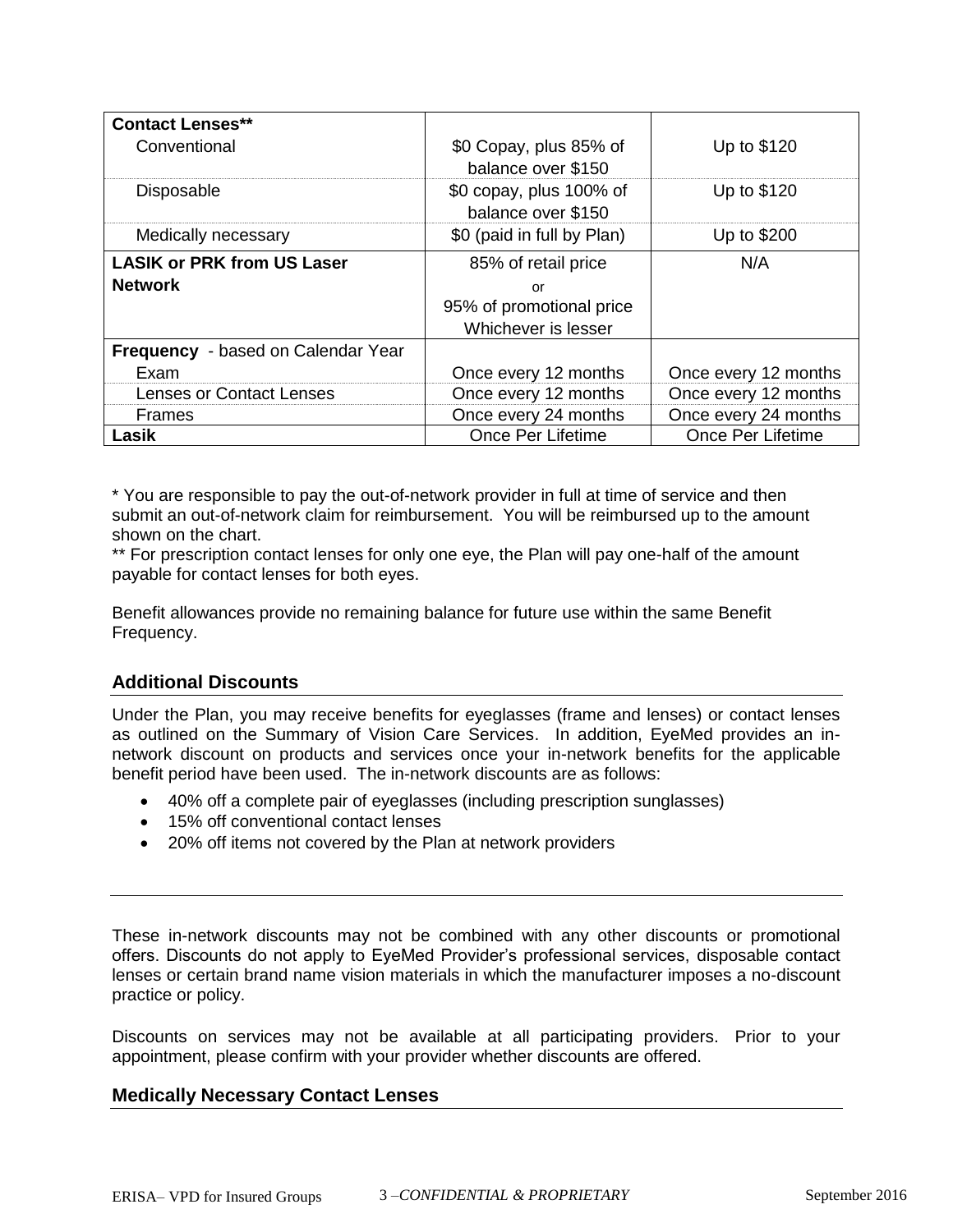The Plan provides coverage for medically necessary contact lenses when one of the following conditions exists:

- **Anisometropia** of 3D in meridian powers
- **High Ametropia** exceeding –10D or +10D in meridian powers
- **Keratoconus** where the member's vision is not correctable to 20/30 in either or both eyes using standard spectacle lenses
- **Vision Improvement** for members whose vision can be corrected two lines of improvement on the visual acuity chart when compared to best corrected standard spectacle lenses

The benefit may not be expanded for other eye conditions even if you or your providers deem contact lenses necessary for other eye conditions or visual improvement.

## **Fundus Photography**

Fundus Photography has been provided as an additional discount to your vision plan. Fundus Photography is a diagnostic tool that provides high-resolution, permanent digital records of your inner eye. Please consult with your Provider to determine if you are a candidate for fundus photography.

#### **Savings on Laser Vision Correction**

EyeMed Vision Care, in connection with the U.S. Laser Network, owned and operated by LCA Vision, offers discounts to you for LASIK and PRK. You receive a discount when using a network provider in the U.S. Laser Network. The U.S. Laser Network offers many locations nationwide. For additional information or to locate a network provider, visit [www.eyemedlasik.com](http://www.eyemedlasik.com/) or call **1-877-5LASER6**.

After you have located a U.S. Laser Network provider, you should contact the provider, identify yourself as an EyeMed member and schedule a consultation to determine if you are a good candidate for laser vision correction. If you are a good candidate and schedule treatment, you must call the U.S. Laser Network again at **1-877-5LASER6** to activate the discount.

At the time treatment is scheduled, you will be responsible for an initial refundable deposit to the U.S. Laser Network. Upon receipt of the deposit, and prior to treatment, the U.S. Laser Network will issue an authorization number to your provider. Once you receive treatment, the deposit will be deducted from the total cost of the treatment. On the day of treatment, you must pay or arrange to pay the remaining balance of the fee. Should you decide against the treatment, the deposit will be refunded.

You are responsible for scheduling any required follow-up visits with the U.S. Laser network provider to ensure the best results from your laser vision correction procedure.

## **Hearing Discount Benefit with Amplifon Hearing Health Care**

At EyeMed, we're all eyes and ears about your health and wellness. That's why we teamed up with Amplifon – the world's largest distributor of hearing aids and services – to add affordable hearing care to your EyeMed vision benefits package.

Members receive a 40% discount off hearing exams and a low price guarantee on discounted hearing aids. For additional information, call **1-844-526-5432**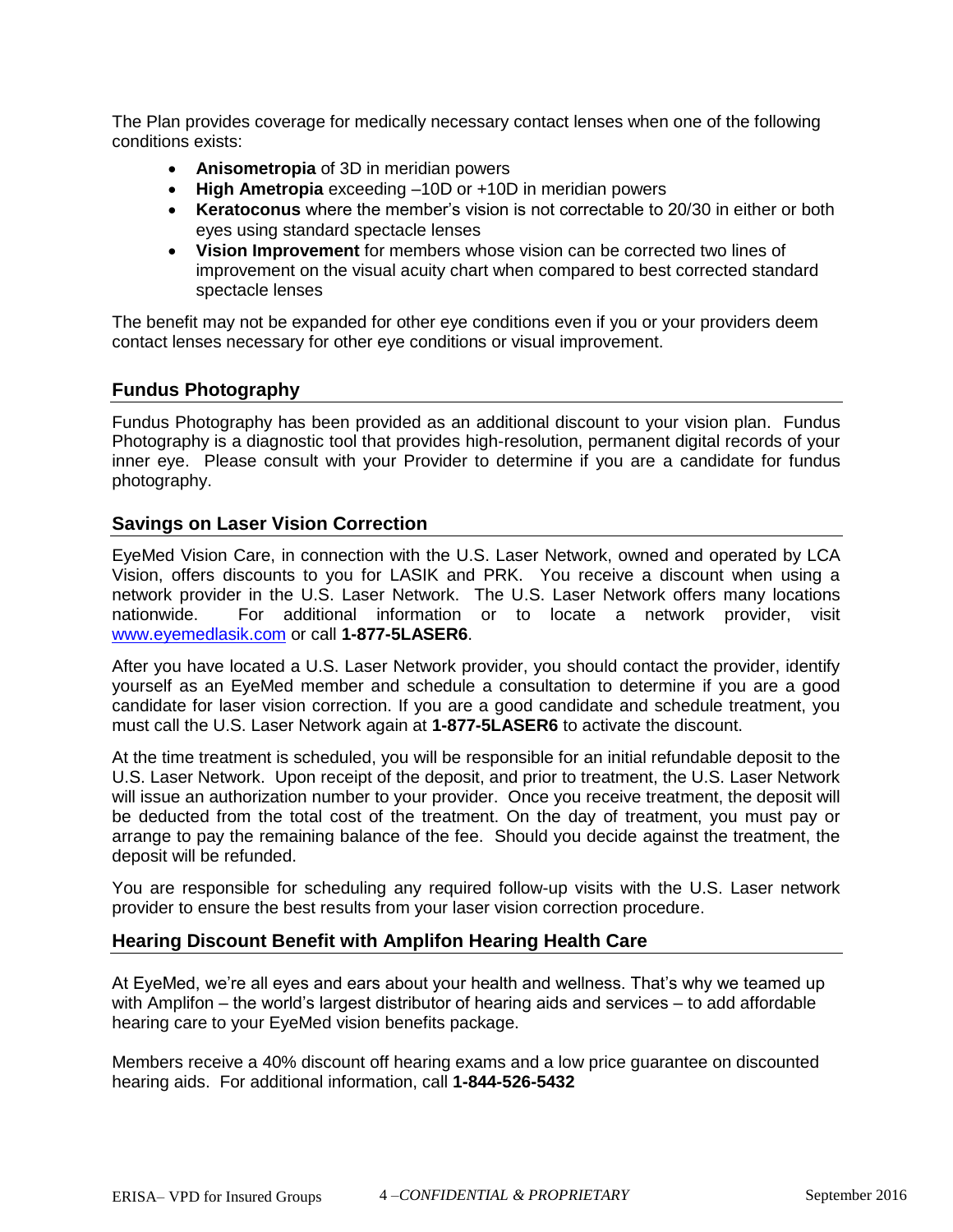# **International Travel Solution**

No matter where work or play takes you, EyeMed is ready to help when a vision emergency sneaks up while traveling abroad. As an EyeMed member, you have access to international support and resources in 20 countries. From quick fix, temporary glasses to getting you in contact with a trusted provider, we're here to get your trip back in focus. For additional information, call **1-513-765-2870**

## **Online Contact Lenses with ContactsDirect.com**

You can now apply your in-network contact lens benefit at [contactsdirect.com.](https://www.contactsdirect.com/) Simply complete the online transaction form and the contacts will be delivered directly to your home.

#### **Online Eyewear with Glasses.com**

To make sure you get easy, convenient access to vision choices that best fit your lifestyle, we've added Glasses.com to our roster of thousands of independent providers and top optical retailers. This is great news for you because EyeMed members can now apply in-network vision benefits from anywhere, anytime. For additional information visit [www.glasses.com.](http://www.glasses.com/)

## **Plan limitations and exclusions**

Your vision care plan contains several limitations and exclusions. Please see your Certificate of Insurance for a complete list.

## **Sample Savings**

The following examples illustrate how your benefit would be applied to the services received at an in-network provider's office or location:

#### **If a member chooses to receive:**

| A comprehensive vision care examination: | you pay \$00.00 |
|------------------------------------------|-----------------|
| A frame up to a value of \$100:          | you pay \$00.00 |
| One pair of bifocal lenses:              | you pay \$10.00 |
| Ultraviolet coating:                     | you pay \$15.00 |
| The total cost to the member is:         | \$25.00         |
|                                          |                 |
| If a member chooses to receive:          |                 |
| A comprehensive vision care examination: | you pay \$00.00 |
| A frame up to a value of \$130:          | you pay \$00.00 |
| A pair of single vision lenses:          | you pay \$10.00 |
| Standard anti-reflective coating:        | you pay \$45.00 |
| The total cost to the member is:         | \$55.00         |

## **Claims and Claims Appeals**

You may authorize someone else to file and pursue a claim for benefits or an appeal on your behalf. If you do so, you must notify EyeMed Vision Care in writing of your choice of an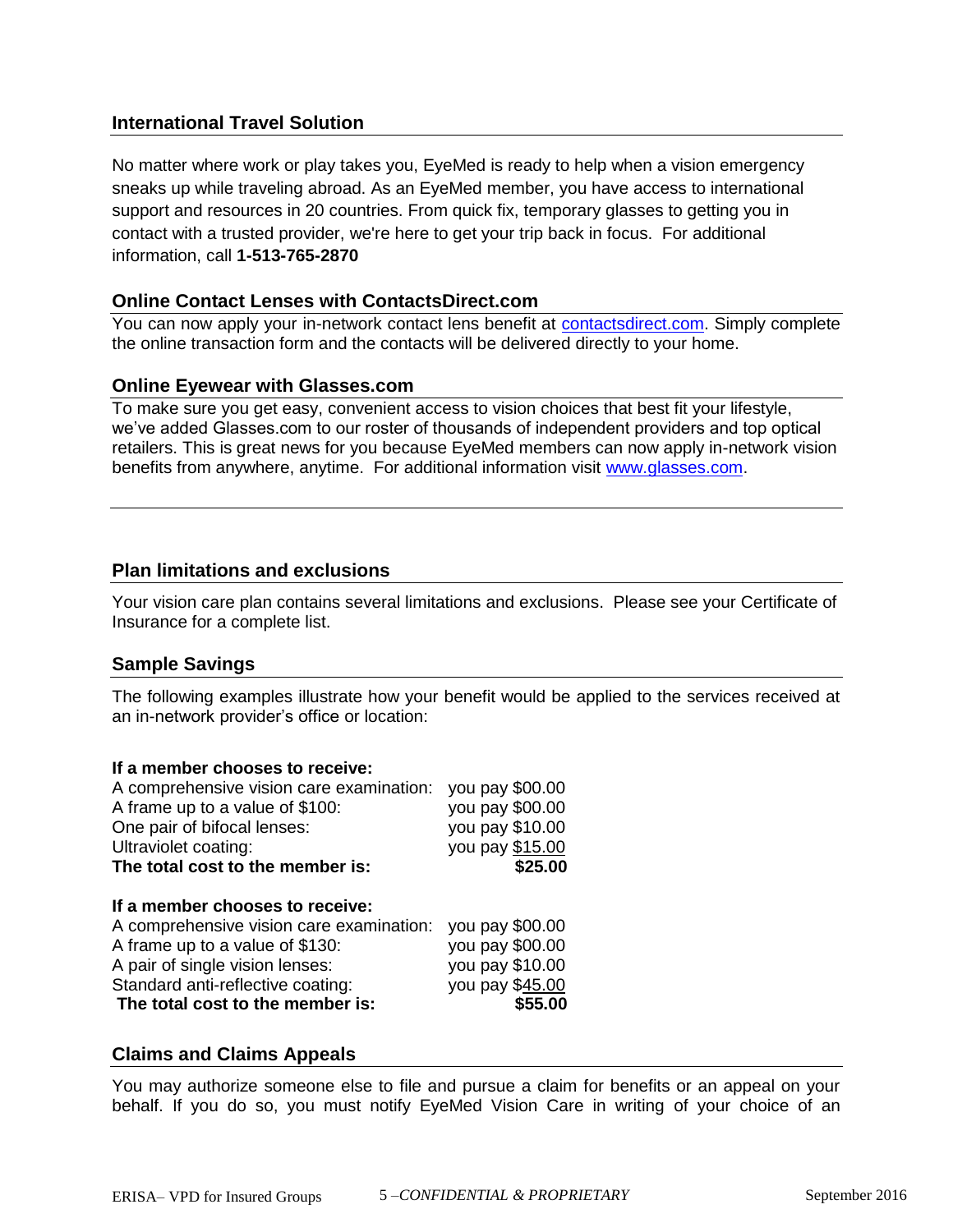authorized representative. Your notice must include the representative's name, address, phone number, and a statement indicating the extent to which he or she is authorized to act on your behalf. A consent form that you may use for this purpose will be provided to you upon request.

## **Time Frames for Processing Claims**

FAA will decide claims within the time permitted by applicable state law, but generally no longer than 30 days after receipt. If FAA needs additional time to decide a claim, it will send you a written notice of the extension, which will not exceed 15 days. If FAA needs additional information from you in order to decide the claim, FAA will send you a written notice explaining the information needed. You will have 45 days to provide the information to FAA. If your claim is denied, in whole or in part, FAA will inform you of the denial in writing.

#### **Time Frames and Procedures for Appealing Claims – First Level**

If your claim is denied, in whole or in part, you may file a first-level appeal. The first-level appeal must be in writing and received by FAA within 180 days of your notice of the denial. If you do not receive an EOB within 30 days of submission of your claim, you may submit a first-level appeal within 180 days after this 30-day period has expired. Your written letter of appeal should include the following:

- The applicable claim number or a copy of the written denial or a copy of the EOB, if applicable.
- The item of your vision coverage that the member feels was misinterpreted or inaccurately applied.
- Additional information from the member's eye care provider that will assist FAA in completing its review of the member's first-level appeal, such as documents, records, questions or comments.

The appeal should be mailed or faxed to the following address:

FAA/EyeMed Vision Care Attn: Quality Assurance Dept. 4000 Luxottica Place Mason, OH 45040 Fax: 1-513-492-3259

FAA/EyeMed will review your first-level appeal and notify you in writing of its decision.

## **Time Frames for and Procedures for Appealing Claims – Second Level**

(NOTE: This second-level appeal applies only if permitted by applicable state law.)

If your first-level appeal is denied, in whole or in part, you may file a second-level appeal. The second-level appeal must be in writing and received by FAA within 180 days after the denial of your first-level appeal. If you do not receive first-level appeal decision within 60 days after it was filed, you may submit a second-level appeal within 180 days after this 60-day period has expired. Your written letter of appeal should include the same items detailed above, plus any new information that you believe supports your position.

The appeal should be mailed or faxed to the following address:

FAA/EyeMed Vision Care Attn: Quality Assurance Dept. 4000 Luxottica Place Mason, OH 45040 Fax: 1-513-492-3259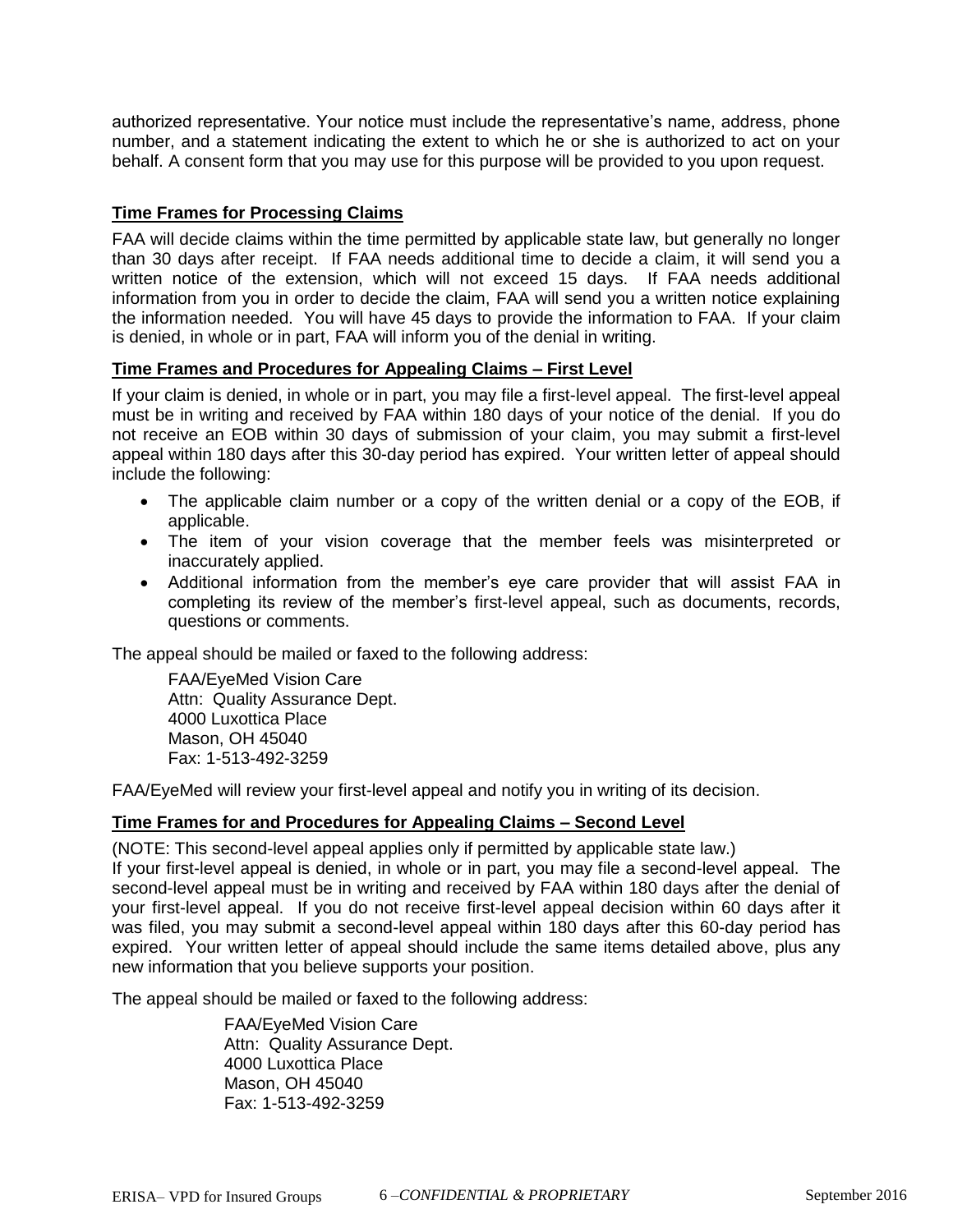FAA/EyeMed will review your second-level appeal and notify you in writing of its decision.

## **Complaint Procedure**

If you are dissatisfied with an EyeMed Provider's quality of care, services, materials or facility or with EyeMed's Plan administration, you should first call EyeMed Customer Care Center at **1- 866-723-0514** to request resolution. The EyeMed Customer Care Center will make every effort to resolve your matter informally.

If you are not satisfied with the resolution from the Customer Care Center service representative, you may file a formal complaint with EyeMed's Quality Assurance Department at the address noted above. You may also include written comments or supporting documentation.

The EyeMed Quality Assurance Department will resolve your complaint within thirty (30) days after receipt, unless special circumstances require an extension of time. In that case, resolution shall be achieved as soon as possible, but no later than one hundred twenty (120) days after EyeMed's receipt of your complaint. Upon final resolution, EyeMed will notify you in writing of its decision.

## **ERISA**

As a participant in the Barry-Wehmiller Companies, Inc. Plan, you are entitled to certain rights and protections under the Employee Retirement Income Security Act of 1974 ("ERISA"). For a detailed description of your rights, please refer to the Summary Plan Description ("SPD") document provided by your employer.

#### **Enforce Your Rights**

If your claim for vision benefits is denied or ignored, in whole or in part, you have a right to know why this was done, to obtain copies of documents relating to the decision without charge, and to appeal any denial, all within certain time schedules.

When you have completed all appeals mandated by ERISA, additional voluntary alternative dispute resolution options may be available, including mediation and arbitration. You should contact the U. S. Department of Labor or the state insurance regulatory agency for details. Additionally, under ERISA (Section 502(a)(1)(B)), *see*, 29 U.S.C. 1132(a)(1)(B), you have the right to bring a civil (court) action when all available levels of review of denied claims, including the appeals process, have been completed, the claims were not approved in whole or in part, and you disagree with the outcome.

#### **Assistance with Your Questions**

If you have any questions about your Plan, you should contact the Plan Administrator. Your Human Resources Department should be able to provide you with the name and contact information of your Plan Administrator...If you have any questions about this summary of vision care services or about your rights under ERISA, you should contact the nearest office of the Pension and Welfare Benefits Administration, U.S. Department of Labor, listed in your telephone directory or the Division of Technical Assistance and Inquiries, Pension and Welfare Benefits Administration, U.S. Department of Labor, 200 Constitution Avenue N.W., Washington, D.C. 20210. You may also obtain certain publications about your rights and responsibilities under ERISA by calling the publications hotline of the Pension and Welfare Benefits Administration.